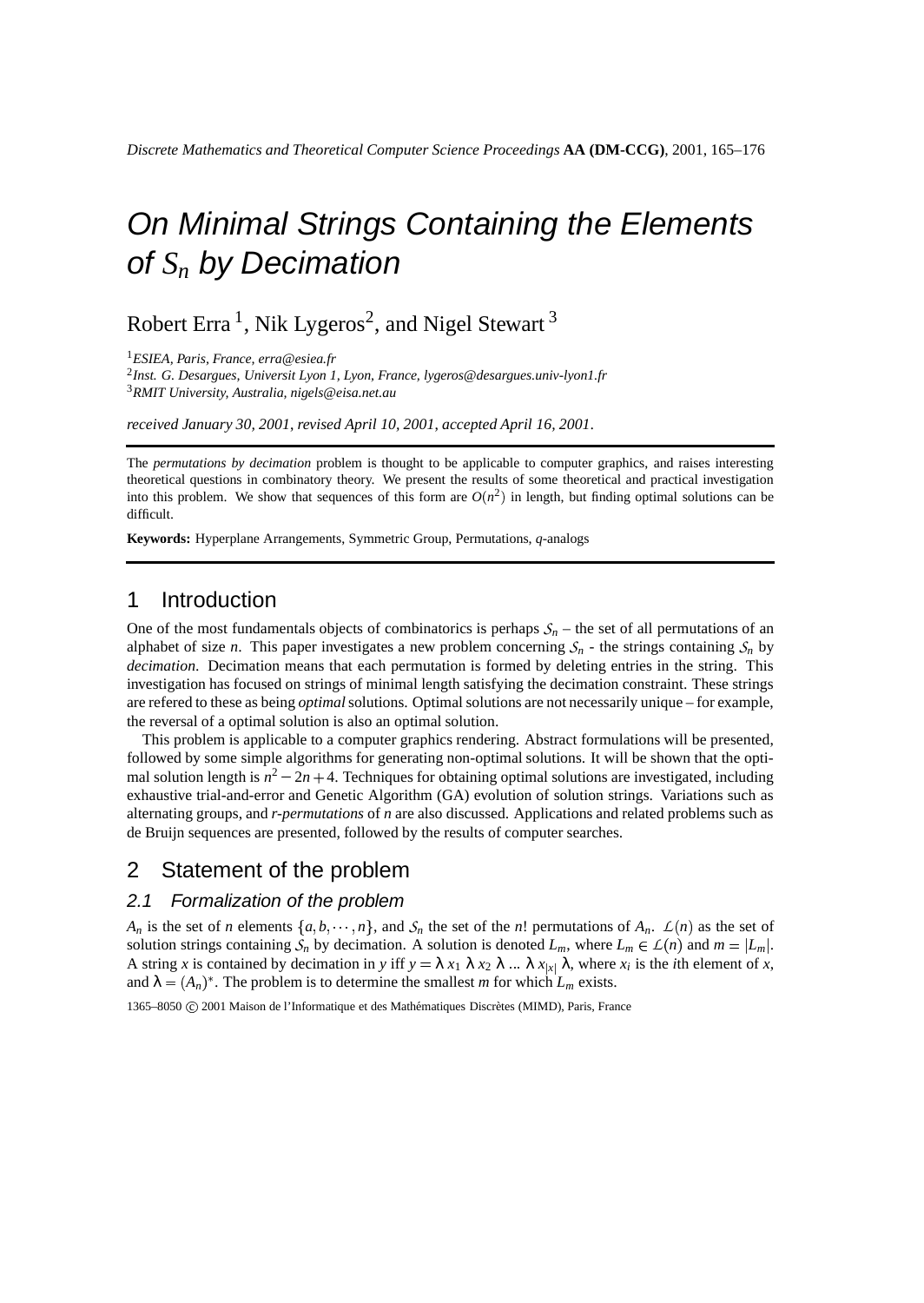#### 2.2 DFA Formulation

The problem may also be formulated in terms of *deterministic finite automata* (DFA) from the field of Computer Science[16]. DFA's consist of finite sets of states and alphabet, and transition function for each input character for each state. The language of a machine  $M$ , denoted  $L(M)$  are the inputs that leave M in a valid finshing state.

Figure 1 illustrates a DFA accepting all strings containing *abc* by decimation. The machine begins processing in the start state, denoted by the arrow at *S*1. The accepting finish state is denoted by the double circle, at *S*4. Six appropriately configured DFA's could be used to perform a decimation test for the six permutations of three objects. The problem is to determine the shortest input string accepted by all *n*! DFA's, corresponding to each permutation of *n* objects. A related problem is the construction the simplest possible DFA accepting all permutations of *n* objects by decimation.



**Fig. 1:** State machine representation.

#### 2.3 Optimal solution of simple cases

Denoting decimated elements with  $\star$ , optimal solutions for  $n = 2, 3$ :

- $n = 2$ ,  $L_3 = aba$  since  $S_2$  are contained by decimation:
	- 1.  $ab \star \rightarrow ab$
	- 2.  $\star ba \rightarrow ba$
- $n = 3$ ,  $L_7 = abcacba$  since  $S_3$  are contained by decimation:
	- 1.  $abc \star \star \star \star \to abc$
	- 2.  $a \star c \star b \star \to acb$
	- 3.  $\star$ *bca* $\star$  $\star$  $\star$  $\to$ *bca*
	- 4.  $\star b \star ac \star \star \to bac$
	- 5.  $\star \star \text{c}_a \star b \star \to \text{c}_a b$
	- 6.  $\star \star c \star \star ba \rightarrow cba$

Exhaustive search by means of computer programs have verified that no shorter solutions exist.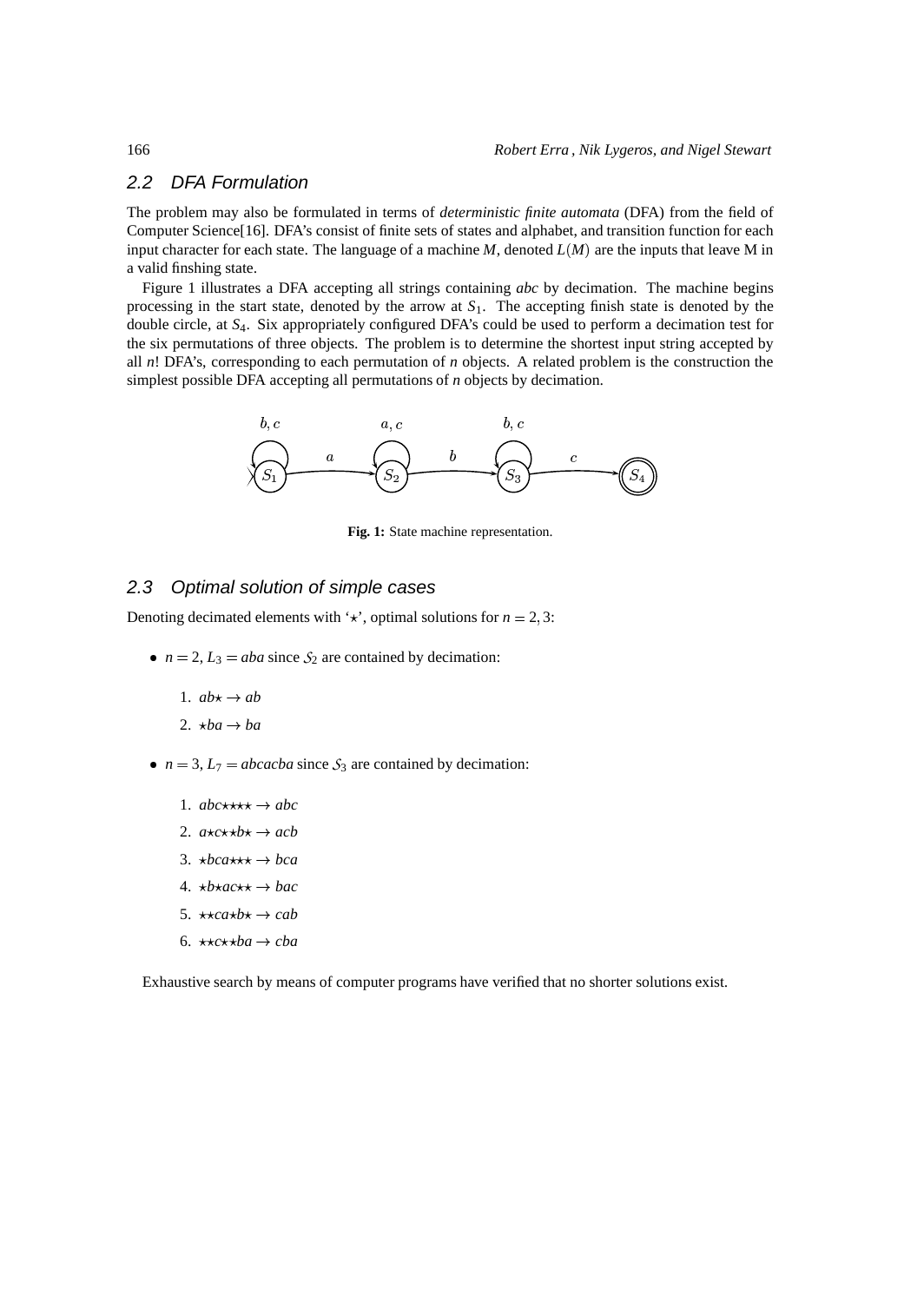#### 2.4 Some properties of  $L(n)$

Properties of  $L(n)$  and  $L_m$  provided here without proof:

- $|L(n)| = \infty$ , since  $L_m \cdot x \in L(n)$ , where  $x \in A_n$
- $|L_m| \geq n$
- $s_1 \cdot x \cdot x \cdot s_2 \in L(n) \rightarrow s_1 \cdot x \cdot s_2 \in L(n)$ , where  $x \in A_n$  and  $s_1, s_2 \in A_n^*$

### 2.5 Solutions of length  $n^2$

A solution may be formed by concatenating *n* copies of *s*, where  $s \in S_n$ . Denoting '' as the concatenation operator:  $s | s | \cdots | s$ . Since the length of *s* is *n*, the length of solutions in this form is  $n^2$ .

Solutions in this form can be shown to contain  $S_n$  by decimation. *s* contains all *n* characters, ensuring that the  $o'$ th copy of  $s$  will cater for the  $o'$ th character of any element of  $S_n$ . This property is illustrated in Figure 2.



**Fig. 2:** Basis for solution sequence of length  $n^2$ .

### 2.6 Solutions of length  $n^2 - n + 1$

The solution algorithm described previously may be further refined. Rather than concatenating *n* copies of *any*  $s \in S_n$ , any sequence of elements of  $S_n$  may be used :  $s_1 | s_2 | \cdots | s_n$ . This generalization still ensures that  $S_n$  are contained by decimation, since each copy contains all *n* characters.

The flexibility allows exploitation of redundancy. Any repeated character in a solution can be regarded redundant, since no such sequence occurs in  $S<sub>n</sub>$ . Neighbouring blocks may be selected so that redundant entries are introduced.

One possible scheme is to select  $s_x$  and  $s_y$  so that concatenations  $s_x | s_y$  or  $s_y | s_x$  introduce redundancy. The first entry in  $s_x$  should be the same as the last entry in  $s_y$ , and vice versa. Examples for  $n = 2, 3$ :

- $n = 2$ ,  $s_x = ab$  and  $s_y = ba$ :  $s_x | s_y \rightarrow ab \, ba \rightarrow aba$
- $n = 3$ ,  $s_x = abc$  and  $s_y = cba$  :

 $s_x | s_y | s_x \rightarrow abc \; cba \; abc \rightarrow abc \; babc$ 

As illustrated in Figure 3,  $n-1$  entries may be removed, resulting in a solution length of  $n^2 - n + 1$ .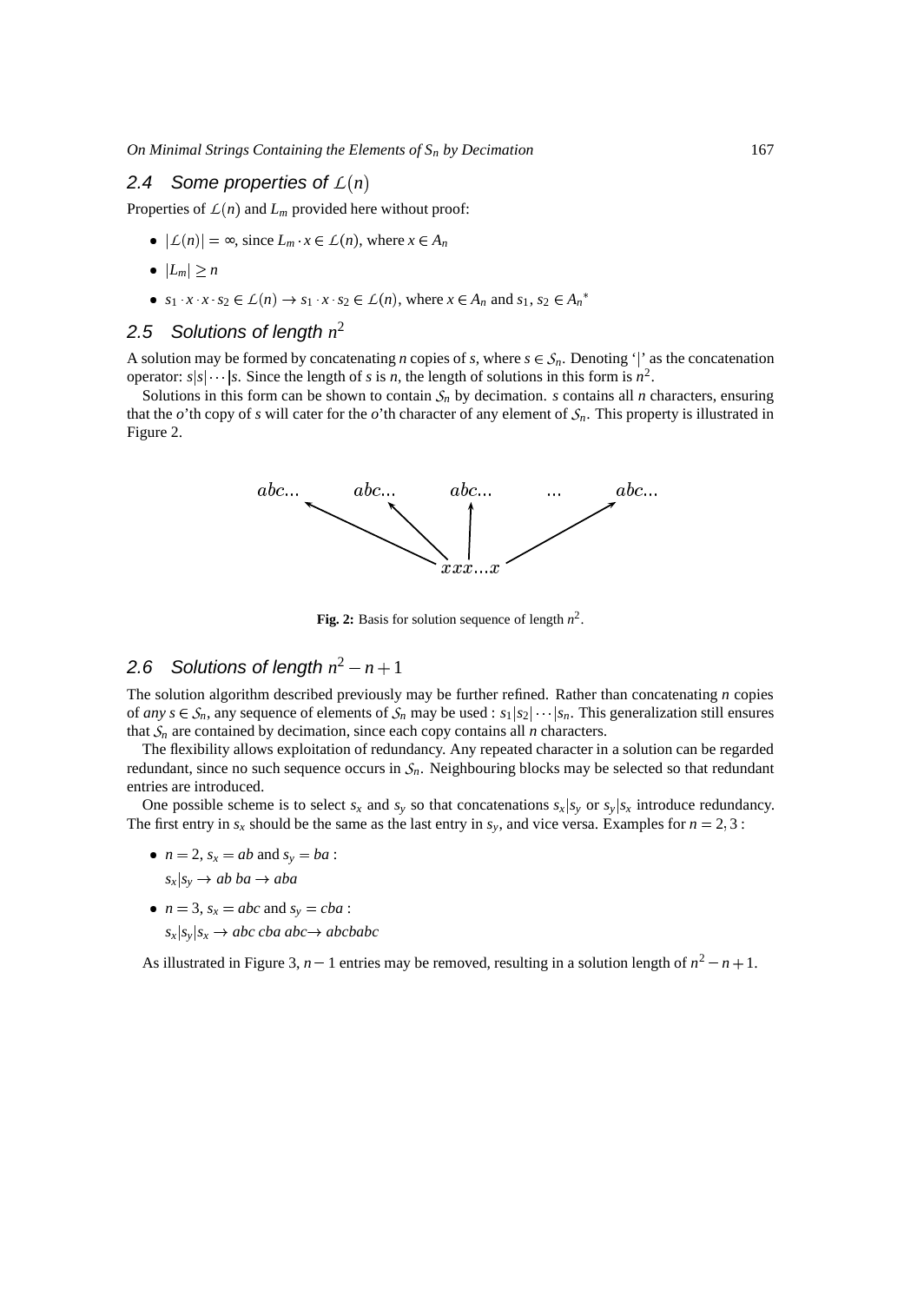

**Fig.** 3: Basis for solution sequence of length  $n^2 - n + 1$ .

## 3 Experimental results

#### 3.1 Generate and test strategy

A brute-force means of finding optimal solutions is by generating every possible sequence of a particular length and testing whether it contains all permutations by decimation. The execution time of this algorithm is proportional to the size of the search space, and the number of decimation tests required for each candidate.

The size of the search space is  $n^l$ , where *n* is the number of objects, and *l* is the length of the candidate solutions. The maximum number of decimation tests is *n*! - candidates are rejected as soon as a decimation test fails.

The following table illustrates the cost of exhaustive search for  $n < 5$ . The explosive growth of possibile candidates means that this approach is only useful for  $n < 5$ .

| n |       | n! | n <sup>t</sup> n! | <b>CPU</b> Time |
|---|-------|----|-------------------|-----------------|
|   |       |    |                   | $\sim 0$ sec    |
|   |       |    | 16                | $0.04$ sec      |
|   | 2,187 |    | 13,122            | $0.50$ sec      |
|   | 16.7M |    | 403 <i>M</i>      | 27 sec          |

#### 3.2 Testing normalized string space

It is possible to dramatically reduce the size of the search space by taking advantage of properties of optimal solutions. Two criteria are described here which reduce the search space without excluding any optimal solutions.

 *Normalised* strings are in the form  $a \{a\}^* b \{a,b\}^* c \{a,b,c\}^* d \cdots$ 

Normalised strings have the property that no element may appear until all 'lower' elements have appeared. At least one 'a' must appear somewhere to the left of the first 'b', and 'b' to the left of 'c', and so on. Any string can be normalised by defining an appropriate one-to-one relation. Similarly, any normalised string may be converted to *n*! other strings via one-to-one relations. It is proposed that searching normalised string space is sufficient for finding optimal solutions, based on the observation that the normalisation of any solution is also a solution. This reduces the size of the search space by a factor of (roughly) *n*!.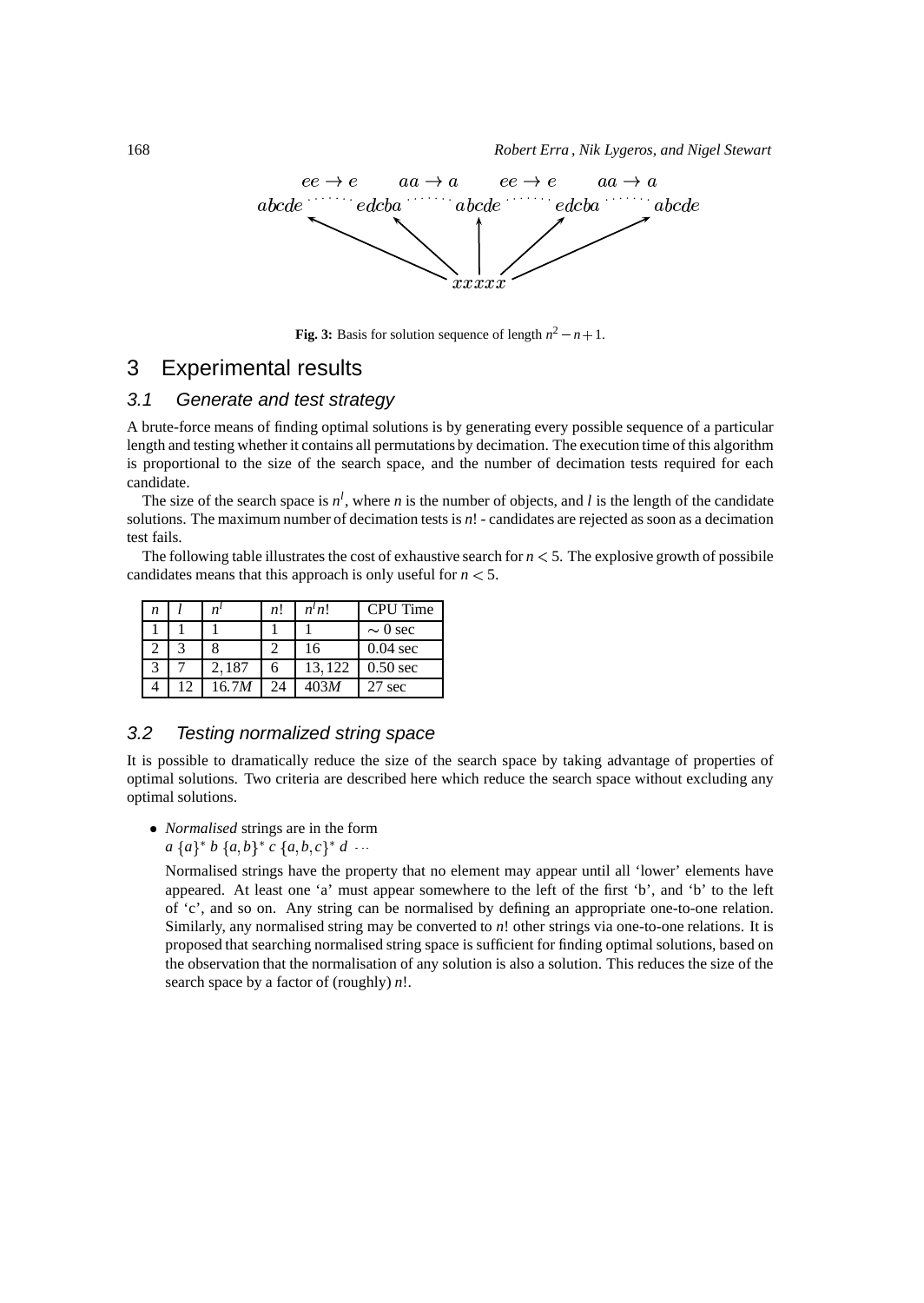*On Minimal Strings Containing the Elements of S<sup>n</sup> by Decimation* 169

 Optimal solutions do contain a repetition of an object. Candidates such as 'abba' do not need to included in the seach space.

*Normalised with No Repeats* (NNR) is defined as being the set of normalised strings containing no repetitions. NNR may be generated algorithmically as follows:

```
Inactive List = \{ a,b,c,... \}Active List = \{\}Initial Sequence = {}
GenerateNNR(inactive,active,sequence)
{
  if sequence length is L,
    output sequence
  otherwise
    if inactive list length is non-empty
      pop X from inactive list
      push X to active list
      GenerateNNR(inactive,active,sequence+X)
    if active list length is non-empty
      for each X in active list
        if X is not last element of sequence
          GenerateNNR(inactive,active,sequence+X)
}
```
The following table illustrates the size of the NNR search space in comparision to the naive search space. This provides a feasible search space for  $n = 5$ , an incremental improvement at best.

| n             |    |             | <b>NNR</b> | <b>CPU</b> Time     |
|---------------|----|-------------|------------|---------------------|
|               |    |             |            | 0.00 <sub>sec</sub> |
|               | 3  |             |            | 0.00 <sub>sec</sub> |
| $\mathcal{R}$ |    | 2,187       | 31         | $0.07$ sec          |
|               | 12 | 16.7M       | 28,501     | $1.69$ sec          |
| 5             | 19 | $2.10^{13}$ | $3.10^{9}$ | 18 hour             |

#### 3.3 Genetic Algorithm approach

Based on an abstract model of biological evolution, the *Genetic Algorithm*[4][9] (GA) is a general adaptive search technique. A population of candidate solutions are evolved under selective pressure towards better solutions. This selective pressure often takes the form a *fitness function* (or *objective function*). Genetic operators such as sexual reproduction and mutation are applied to produce subsequent generations of candidates.

A GA for this problem has been implemented, using the *GAlibrary* C++ Genetic Algorithm Library by MIT. The GA is configured as follows: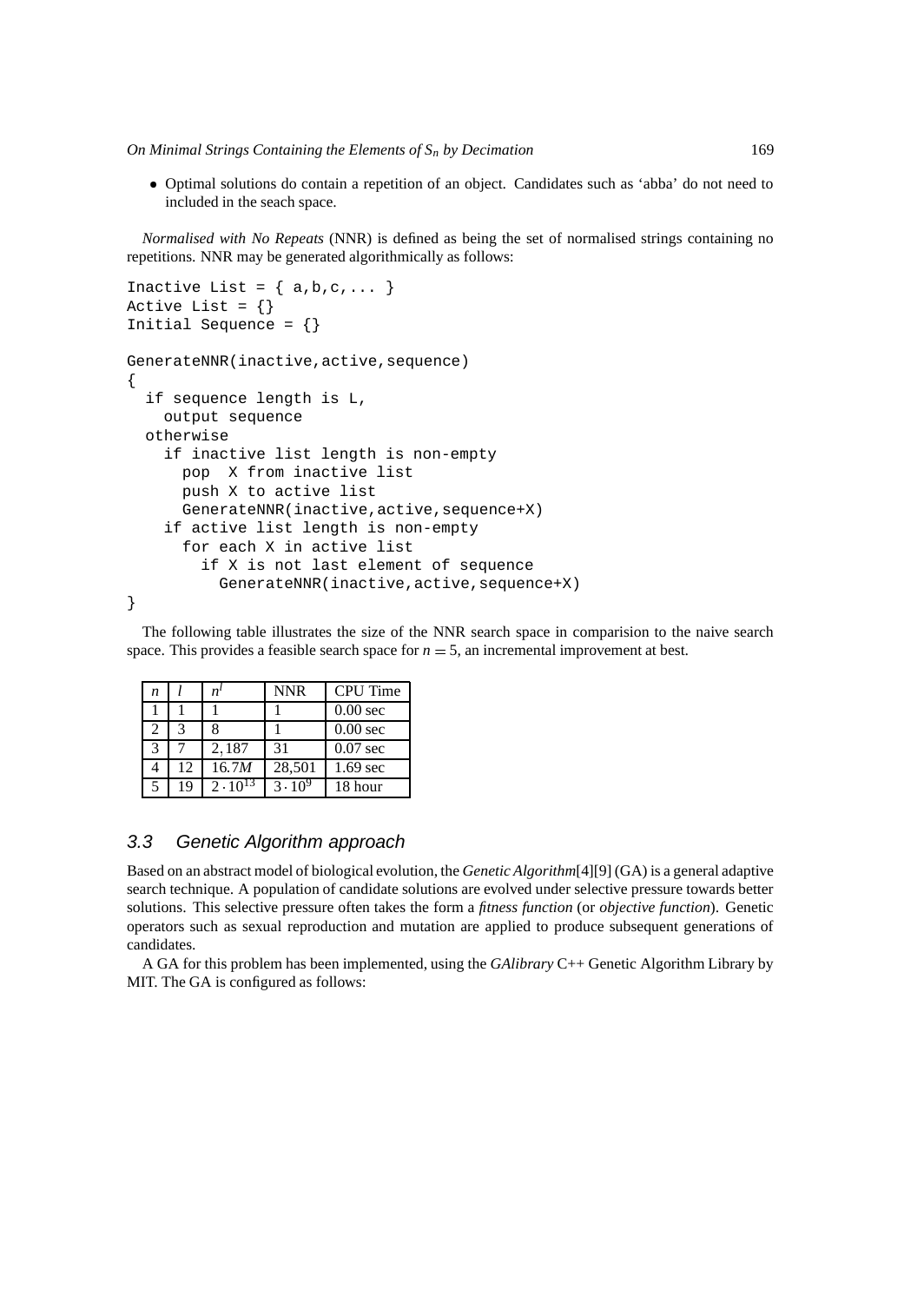- The fitness function defined as being the number of elements of  $S_n$  contained by decimation.
- The size of candidates is kept constant.
- The built-in genetic operators of crossover and mutation are used.
- Elitest selection strategy.

This approach has been found to useful for finding solutions for any *n*. Several issues were considered, regarding GA application to this problem:

- The discrete fitness function is a problem when many equally fit solutions exist in the population. It is not clear whether a continuous or less granular fitness function can be formulated. One idea would be to penalise longer-living candidates.
- It appears to be more efficient to evolve a large population of equally fit candidates than to breed more intensively from a smaller pool. This implies an elitest selection strategy that retains a percentile of candidates for the next generation.
- Some characterisation of the search space would be expected to improve the tuning of the GA search. It is not clear, for example, whether every candidate of a particular fitness is of equal 'distance' from being a solution. Also, it is not clear whether global maxima are located in the vicinity of local maxima.
- Careful tuning of the configuration can improve the rate of convergence of the GA. This is a painstaking process, and it seems that a meta-GA could be used for this purpose.

| n | length |       | G   | S                            |
|---|--------|-------|-----|------------------------------|
|   |        | 99    | 99  | aba                          |
|   |        | 99    | 22  | abcabac                      |
|   | 12     | 200(? | 19  | abdcabdacdba                 |
|   | 19     | 500   | 57  | achedacheadchaecdah          |
|   |        | 1000  | 102 | badcefbdaecbfeadbcefabdacefb |

Some results produced by the GA are as follows:

where  $P$  is the number of agents of the population at each generation,  $G$  is the number of generation needed to obtain the string *s*

## 4 Generation of solutions

#### 4.1 Optimal solutions

**Theorem** : A minimal normalized string containing by decimation the elements of  $S<sub>n</sub>$  has the following pattern : $a\{n\}a\{n-1\}a...a\{n-1\}a\{n\}a$ , where the gaps  $\{n\}$  and  $\{n-1\}$  are filled by repeating the string bcd...nbcd...n until is possible.

First minimal normalized strings are : *a*, *aba*, *abcabca*, *abcdabcadbca*, *abcdeabcdaebcadebca*.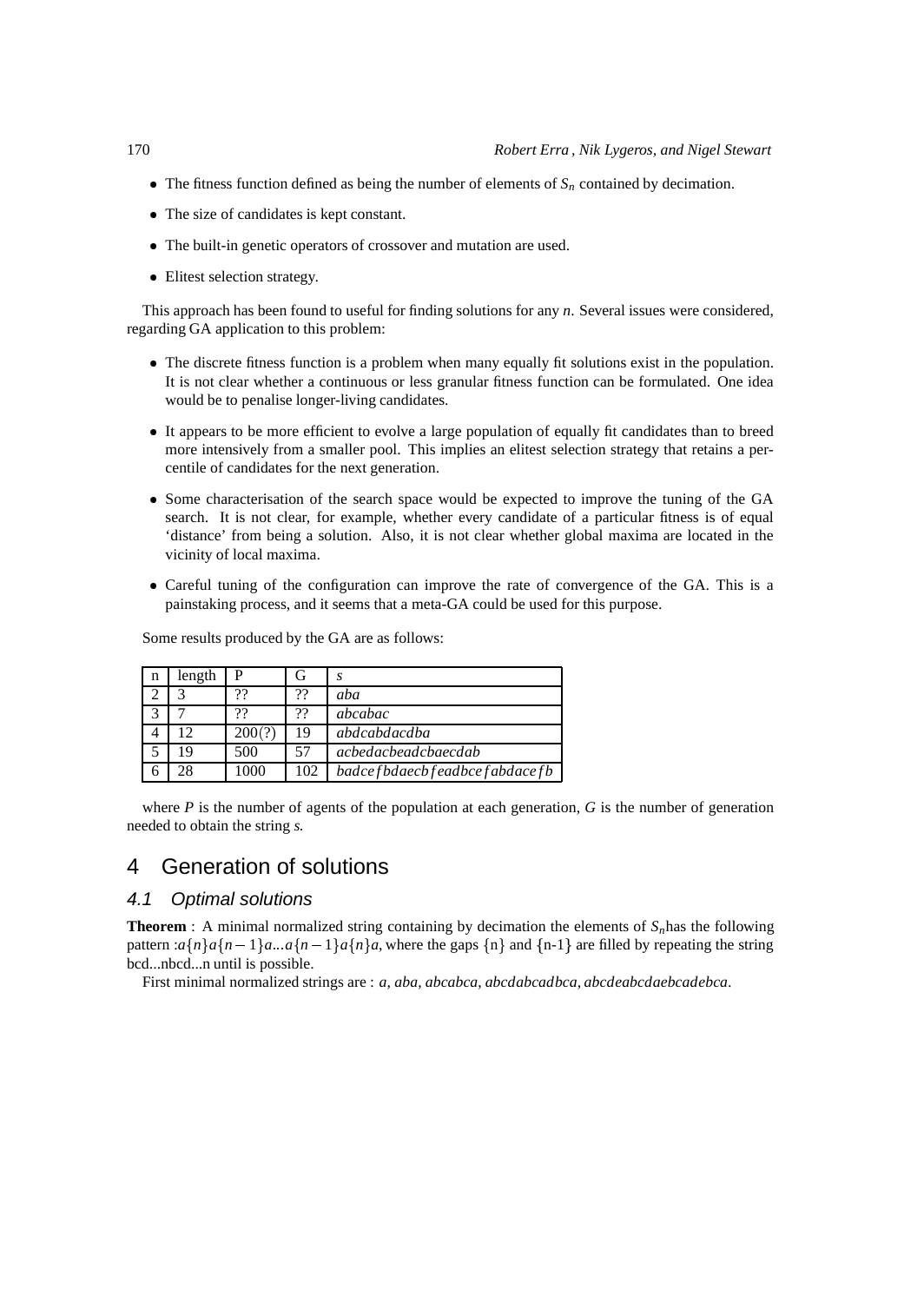**Lemma** : For  $n < 4$  the minimal normalized strings for one, two and three letters are : *a*, *aba* and *abcabca*. The same pattern as those described by the theorem.

**Proof**: Exhaustive computation on the normalized strings.

#### **Proof of the theorem by induction**

For  $n < 4$ , we use the minimal strings of the lemma. For  $n > 3$ , we use the following algorithm to construct minimal strings : at first we take the string  $P_{n-1}$  then we put as a prefix the string  $abcd \cdots n$  and after we put in the radical  $n-3$  times the letter *n* just after the letter  $n-1$ .

| 1 letter, $P_1$ of length 1 :   |                                          |
|---------------------------------|------------------------------------------|
| 2 letters, $P_2$ of length 3 :  | aba                                      |
| 3 letters, $P_3$ of length 7 :  | <i>abcabca</i>                           |
| 4 letters, $P_4$ of length 12 : | $****a*bcda**bcad**bca$                  |
| 5 letters, $P_5$ of length 19 : | $***$ * * * abcdea * bcdae * bcade * bca |
| 6 letters, $P_6$ of length 28 : | abcde f abcdea f bcdae f bcade f bca     |

All the  $P_k$  for  $k < n$  are minimal strings containing by decimation the elements of  $S_k$ . Now we construct our  $P_n$  with the previous method and we consider the *n* different classes of permutations :  $n$  \* \* \* \* \* \* \* \* \* \*, \*\*n\*\*\*\*\*\*\*n\*\*, \*\*\*\*n\*, \*\*\*\*\*n. All the permutations of the first class are obviously contained by  $P_n$  because if we delete the letters *n* of the radical of  $P_n$  we obtain  $P_n$ , and we know that it is optimal. All the permutations of the second class are obviously contained by  $P<sub>n</sub>$  because the prefix contains the  $n-1$  letters and the remain contains obviously the  $n-2$  letters of the permutation and this is also optimal by construction. For this two classes we used the first occurrence of the letter *n* which is at the end of the prefix. For the next classes  $**n***$ , ... if it is necessary we use the second occurrence of the letter *n* and so on. For the last class of permutation  $****n$  we use the last occurrence of the letter *n* because after this letter we have only bca which is replaced at the beginning by the prefix *abcd* ... *n* so this class is also contained by decimation in *Pn*.

So starting with  $P_{n-1}$  which is a minimal string we put the optimal prefix *abcd* ... *n* in the set of normalized strings and at the end we use  $n - 3$  times the letter *n* which is also optimal.

**Corollary**: For  $n > 3$  we have  $Card(P_n) = n^2 - 2n + 4$ .

**Proof** : By construction for  $n > 3$  we have :  $Card(P_n) = n + Card(P_{n-1}) + n - 3$  and  $P_4 = 12$ .

## 5 Origins, Applications and Related problems

#### 5.1 The border crossing problem

A traveller intends to travel from Portugal to Germany via Spain and France. At each border crossing, they must present the appropriate paperwork to the guard, in order to be allowed to continue their journey. Unfortunately, the traveller can only understand English, and does not know which document should be offered to each guard. They are also too distracted to remember which document had been accepted at previous check-points.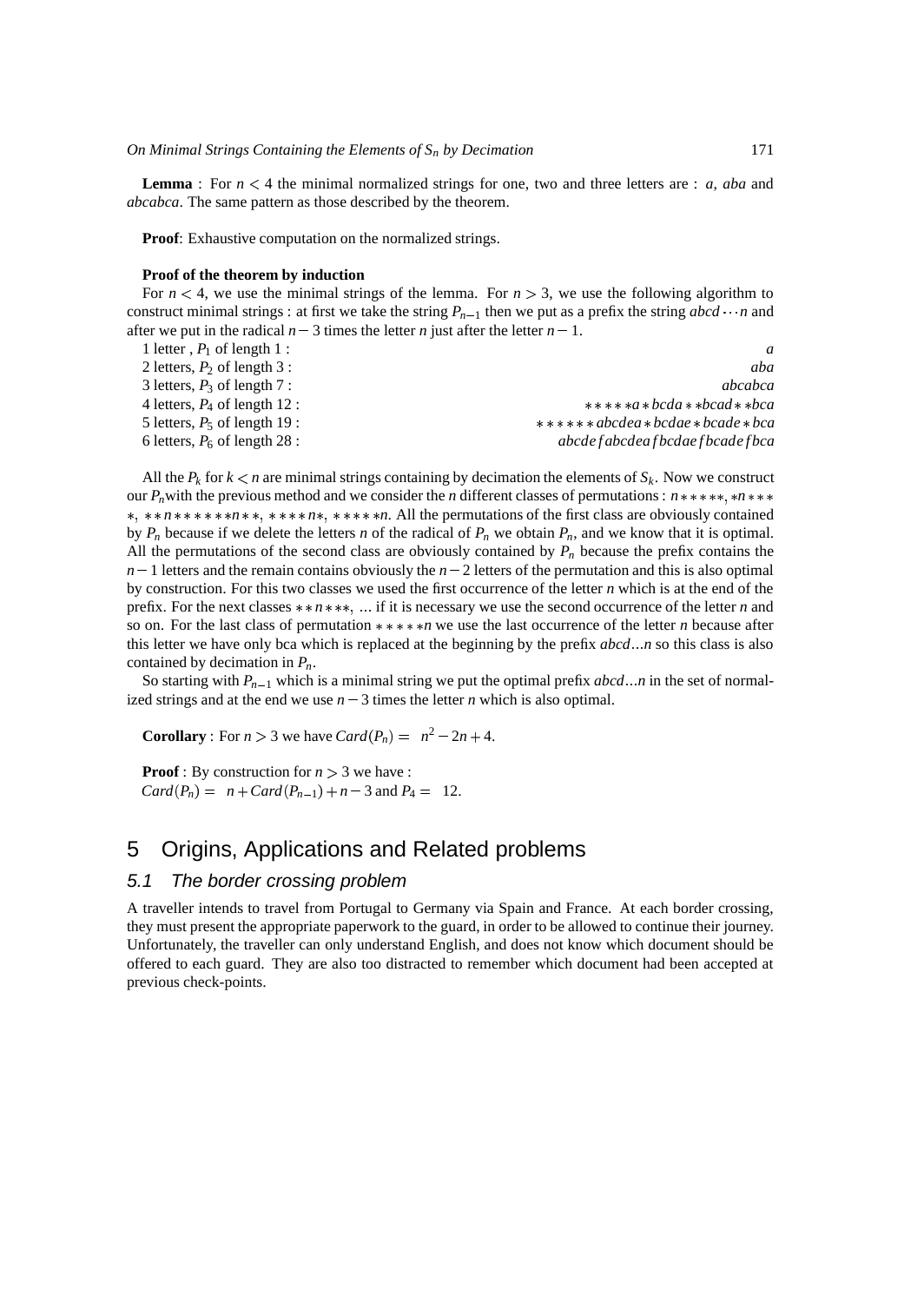The traveller holds three documents, for entry into Spain, France in Germany. What is the optimal sequence of presentation of documents in order to travel from Portugal, to Spain, to France, and finally Germany? The solution is SFSGSFS, a sequence which contains every permutation of the three documents by decimation.

#### 5.2 Application to Computer Graphics



**Fig. 4:** Trickle Algorithm Surface Sorting.

Three dimensional computer graphics is generally concerned with the formation of an image relating to a three dimensional model. One stage of this process is determining the visible surface for each pixel on the screen. There are several known methods of solving this problem, which can be considered as kinds of sorting algorithms. Sometimes a complete ordering is required, while in others only the closest surface is required. The Z-buffer algorithm is one well known solution this problem.



**Fig. 5:** CSG Algorithm based on sequence of subtractions.

A central problem in CSG and solid modelling is determining the surfaces satisfying volumetric constraints. This may be resolved either on an object or pixel basis. Image-space approaches use per-pixel classification of surfaces with respect to volumes to determine visible surfaces[15]. A solid modelling operation may be formulated in terms of volumetrically subtracting a number of convex volumes from a convex volume. The image is formed by volumetrically subtracting each volume in sequence. The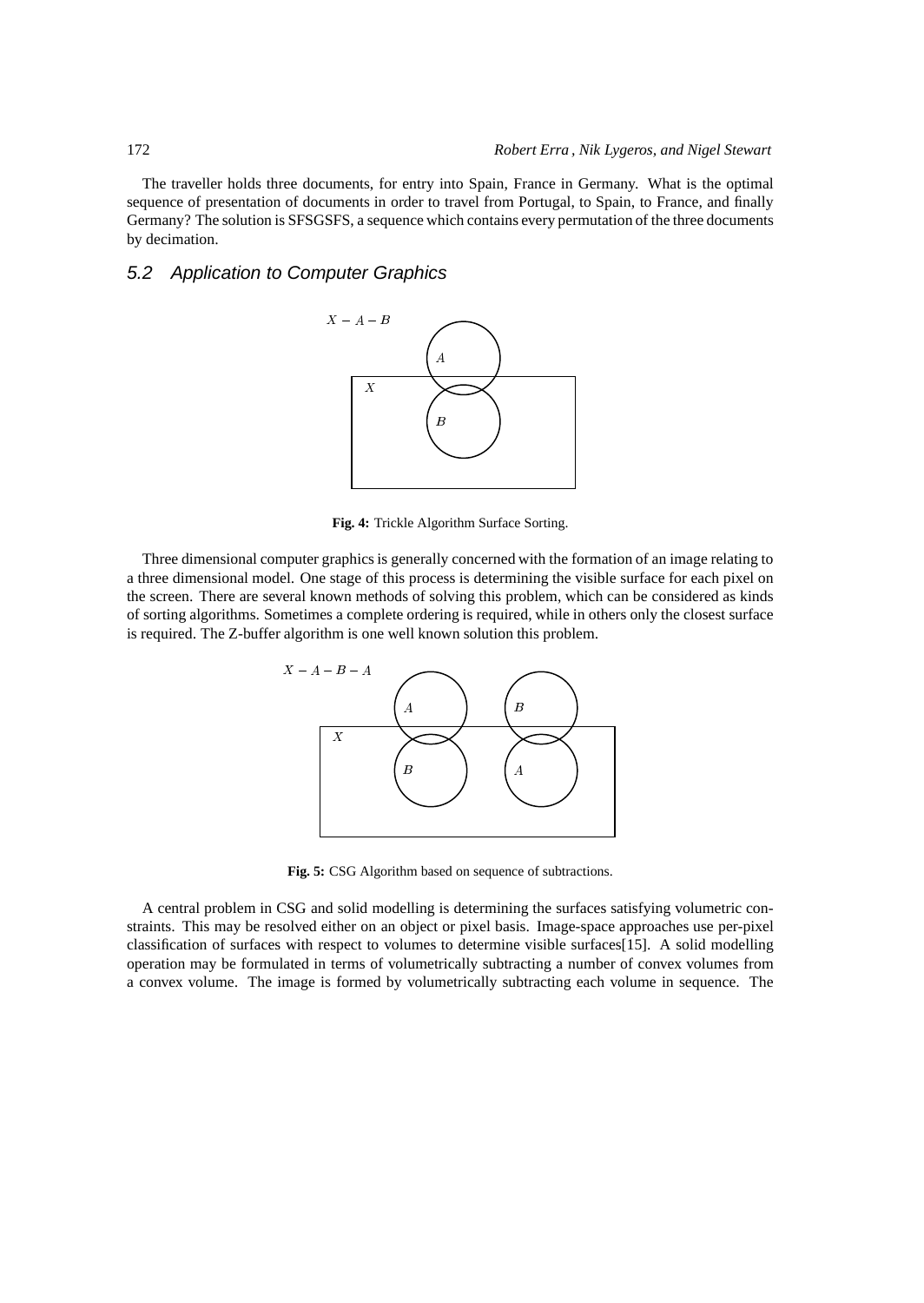Trickle[2] algorithm sorts subtracted volumes from front to back, as illustrated in Figure 4. An alternative is to subtract in a sequence that caters for any ordering of volumes, from front to back, as in Figure 5. This sequence is equivalent to one containing  $S_n$  by decimation. In Figure 5, subtracting in the sequence *aba* ensures a correct result, regardless of the ordering of the volumes.

#### 5.3 Alternating Groups

A variant of the problem is to find minimal strings containing *A<sup>n</sup>* by decimation. *A<sup>n</sup>* is the *alternating group*, the group of even or odd permutations. The reader is referred to Conway[1] and Kargapolov[8] for the definition and properties of  $A<sub>n</sub>$ . Computer programs have found the following solutions for the even alternating group:

| n | length | solution                               | optimal |
|---|--------|----------------------------------------|---------|
|   |        | a                                      | yes     |
|   | ာ      | ab                                     | yes     |
|   | 5      | abcab                                  | yes     |
| 4 | 10     | abcdacbdac                             | yes     |
| 5 | 17     | abcdeabcdaecbdaec                      | yes     |
| 6 | 26     | acbde f cabedc f badecb f daceb f      | unknown |
|   | 38     | abdcefgbacedbfcagebdacfbgaedcbafgdecba | unknown |

#### 5.4 Related Problems

The binary de Bruijn sequence is the sequence of  $2^n$  bits  $a_1a_2 \cdots a_{2^n}$  such that each binary string of size *n* is somewhere in the string *s*, contiguously. These sequences have been called *Ourobourean Rings* by Ian Stewart[14]. The word Ourobouros comes from an ancient Egyptian representation of a snake swallowing its tail and is has a particular meaning in ancient alchemical works. Generalising this definition, we are concerned with n-ary sequences whose elements are drawn from the alphabet  $\{0, 1, \dots, n-1\}$ . A  $n - ary$ de Bruijn sequence of span  $v$  is cyclic sequence of length  $n<sup>v</sup>$  such that every possible  $v$ -tuples occurs precisely once in a period of the de Bruijn sequence, as a contiguous part. For example, a  $2 - ary$  de Bruijn sequence of span 2 is 010.

A problem that can be solved with Ouroborean Rings is the *Baltimore Hilton Inn* problem[3]. A cipher lock system uses a 4 digit code to allow access. Assuming that the code consists of digits from 0 to 9, there are  $10^4$  possible codes for the lock. An attacker may try every possible combination, requiring  $4 \cdot 10^4$ keypresses, or  $2 \cdot 10^4$  on average. But since the lock opens whenever the correct code is the last 4 digits, fewer keypresses are required. The best sequence of attack is the Ouroborean ring associated with the lock. (Length?)

These sequences are called *full length nonlinear shift register cycles* by Fredricksen[3]. The first solution was offered by Flye-Sainte Marie in the last century[10]. An important application of the Ouroborean rings is the generation of pseudo-random binary sequences of maximal length[6]. Other applications have a long history[14],[3].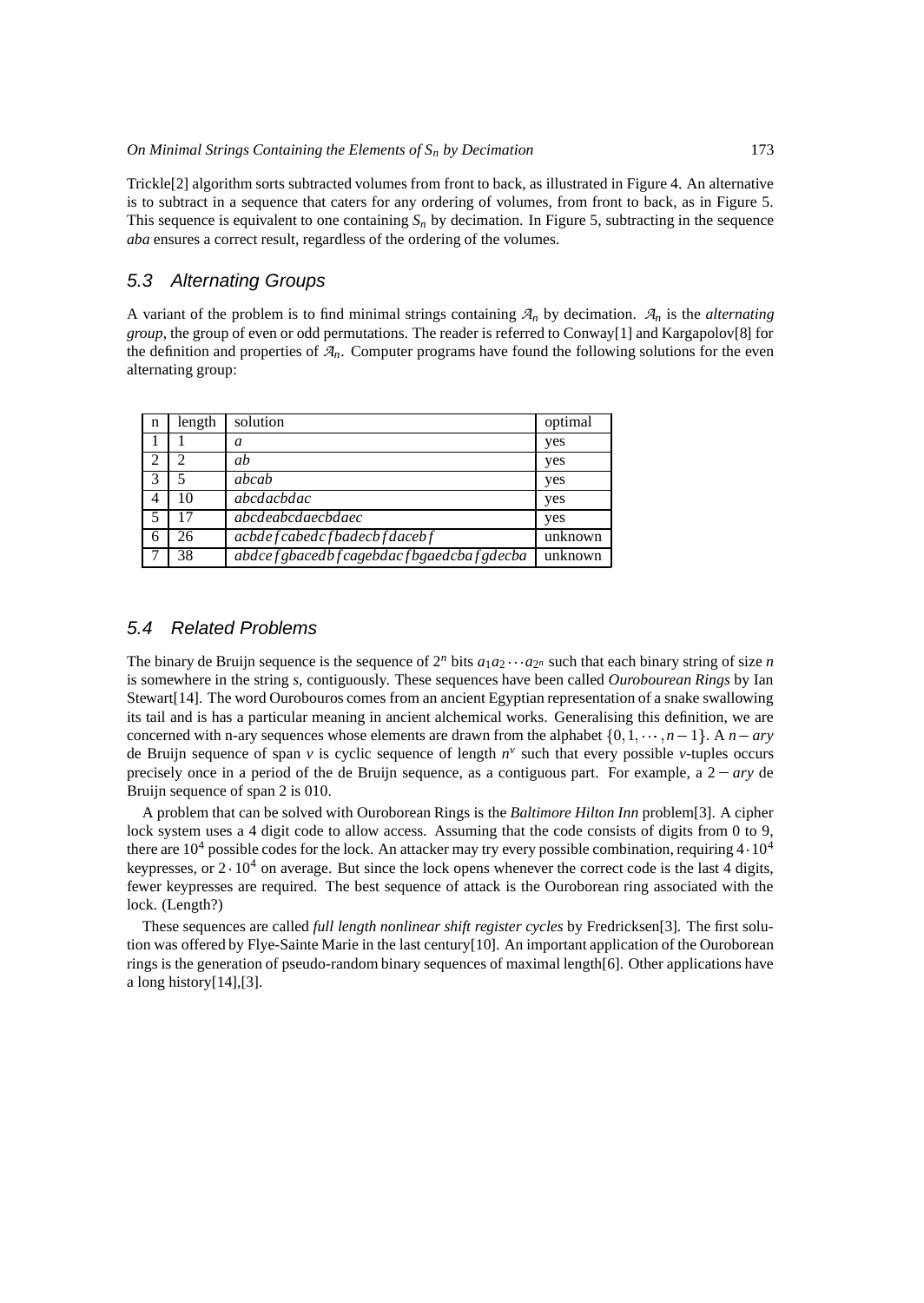## 6 Results

## 6.1 Length of Optimal Solutions

The length of the shortest known solution for each  $n$  is presented in the following table:

| $\mathbf{v}$                |  |    |    |       |       |     |   |
|-----------------------------|--|----|----|-------|-------|-----|---|
| $\mathcal{L}_{\mathcal{L}}$ |  |    | 19 | $28*$ | $39*$ | 5つ* | ິ |
|                             |  | ΙV |    | $26*$ | $38*$ |     |   |

## 6.2 r-permutation Optimal Solutions

A variation of the problem is to find strings containing *r-permutations* of *An*. That is, permutations of *r* selections from *An*. The following table contains the length of the shortest known solution for each *n* and *r*.

| n |   | 2 | 3 | 4  | 5  | 6     | 7     | 8     | 9     |
|---|---|---|---|----|----|-------|-------|-------|-------|
|   | 1 | 2 | 3 | 4  | 5  | 6     | 7     | 8     | 9     |
| 2 |   | 3 | 5 | 7  | 9  | 11    | 13    | $15*$ | $17*$ |
| 3 |   |   |   | 10 | 13 | 16    | 19*   | $22*$ | $25*$ |
| 4 |   |   |   | 12 | 16 | $20*$ | $24*$ | $28*$ | $32*$ |
| 5 |   |   |   |    | 19 | $24*$ | $29*$ | $35*$ | 40*   |
| 6 |   |   |   |    |    | 28*   | $35*$ | $41*$ |       |
| 7 |   |   |   |    |    |       | 39*   |       |       |
| 8 |   |   |   |    |    |       |       | $52*$ |       |
| 9 |   |   |   |    |    |       |       |       | $67*$ |

## 6.3 Optimal Solutions

Solutions that are known to be optimal are listed here in normalised form.

| n              |   | solution |
|----------------|---|----------|
| $\mathfrak{D}$ | 3 | aha      |
| 3              |   | abcabac  |
|                |   | ahcabca  |
|                |   | abcacba  |
|                |   | ahchahc  |
|                |   | ahchach  |
|                |   | abacaba  |
|                |   | abacbab  |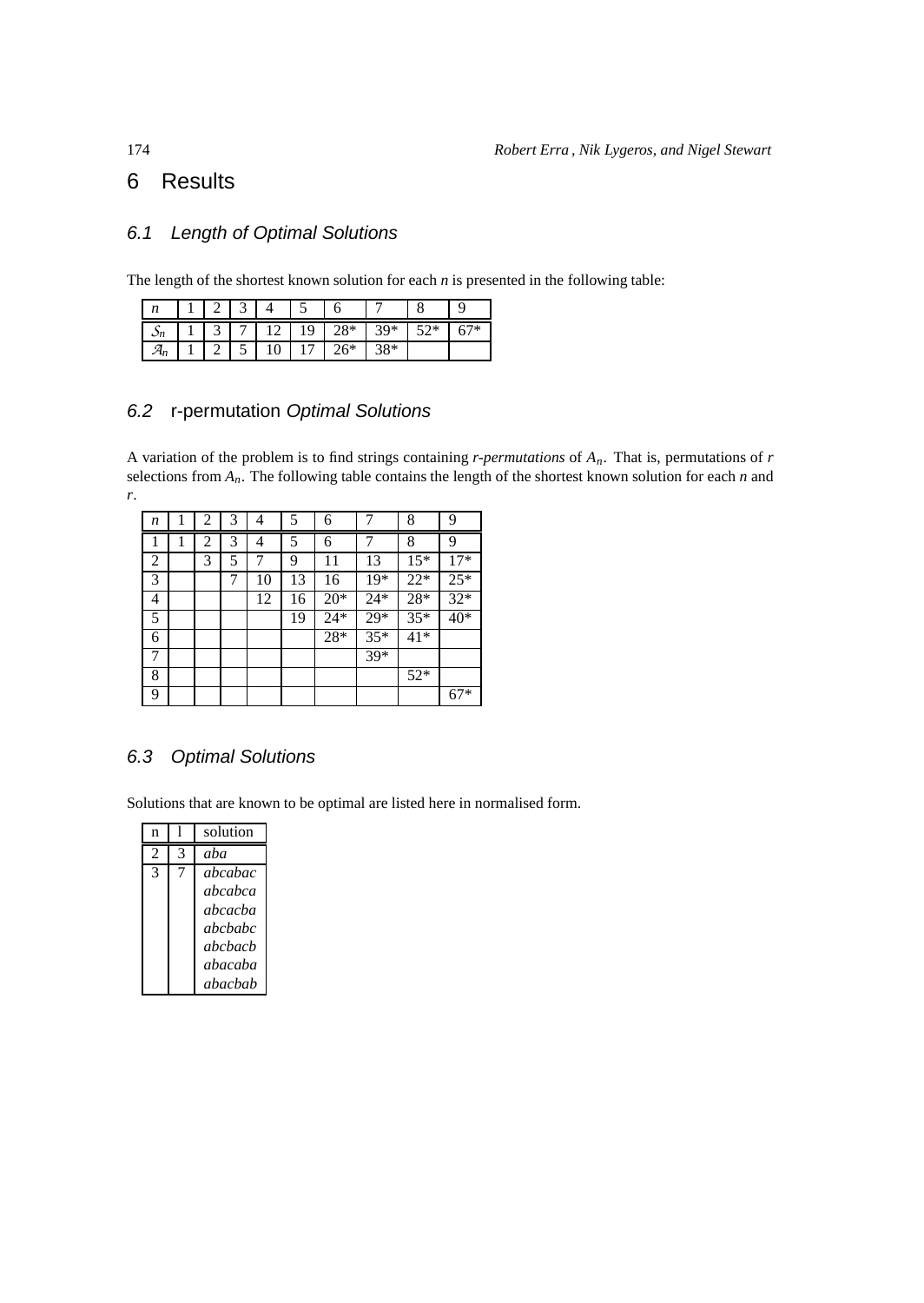*On Minimal Strings Containing the Elements of S<sup>n</sup> by Decimation* 175

| n |    | solution                                                                          |
|---|----|-----------------------------------------------------------------------------------|
| 4 | 12 | <i>abcdabcadbac</i>                                                               |
|   |    | <i>abcdabcadbca</i>                                                               |
|   |    | <i>abcdabcadcba</i>                                                               |
|   |    | <i>abcdachadhca</i>                                                               |
|   |    | <i>abcdachadcab</i>                                                               |
|   |    | <i>abcdacbadcba</i>                                                               |
|   |    | <i>abcdbacbdabc</i>                                                               |
|   |    | <i>abcdbacbdacb</i>                                                               |
|   |    | <i>abcdbacbdcab</i>                                                               |
| 5 | 19 | abcdeabcdaebcadbcea                                                               |
| 6 | 28 | abcde f abcdea f bcdae f bcade f bca                                              |
|   | 39 | abcdef gabcdef agcdbeaf gdcbaegdcf abcdef ga                                      |
| 8 | 52 | abcdef ghabcdef gahcd f beagcd f bhaef gdcbahedc f gabcdef gha                    |
| 9 | 67 | abcde f ghiabcde f ghaibcde f gahibcde f aghibcdea f ghibcdae f ghibcade f ghibca |

## 7 Conclusion and Further Work

#### 7.1 Conclusion

The problem of sequences containing permutations by decimation has been defined and investigated. The lower bound for the length of solutions has been found to be  $n^2 - 2n + 4$  for  $n > 3$ . Some methods of searching for solutions by means of computer software have been investigated, including use of a genetic algorithm. Some optimal solutions for  $1 \le n \le 9$  have been found. An algorithm for generating suboptimal solutions of length  $n^2 - n + 1$  has been presented.

#### 7.2 Further Work

We believe that there is scope for further investigation of several issues in relation to the permutations by decimation problem.

Characterisation of the search space could improve methods of finding optimal solutions. The distribution or structure of solutions throughout the search-space is only vaguely understood. Also, it is not known how the number of objects affects the number of unique solutions, or the probability that a neighbourhood contains one.

The robustness and performance of the Genetic Algorithm search could certainly be improved, by considering features of the search space and optimising GA parameters. A meta-GA design, allowing dynamic optimisation of the search is one proposed improvement. There are many other variations to the manner in which the GA may be configured, few of which have been invesigated.

It is anticipated that application to the problem of CSG rendering [15],[5],[2] will be the major area of work resulting from this research.